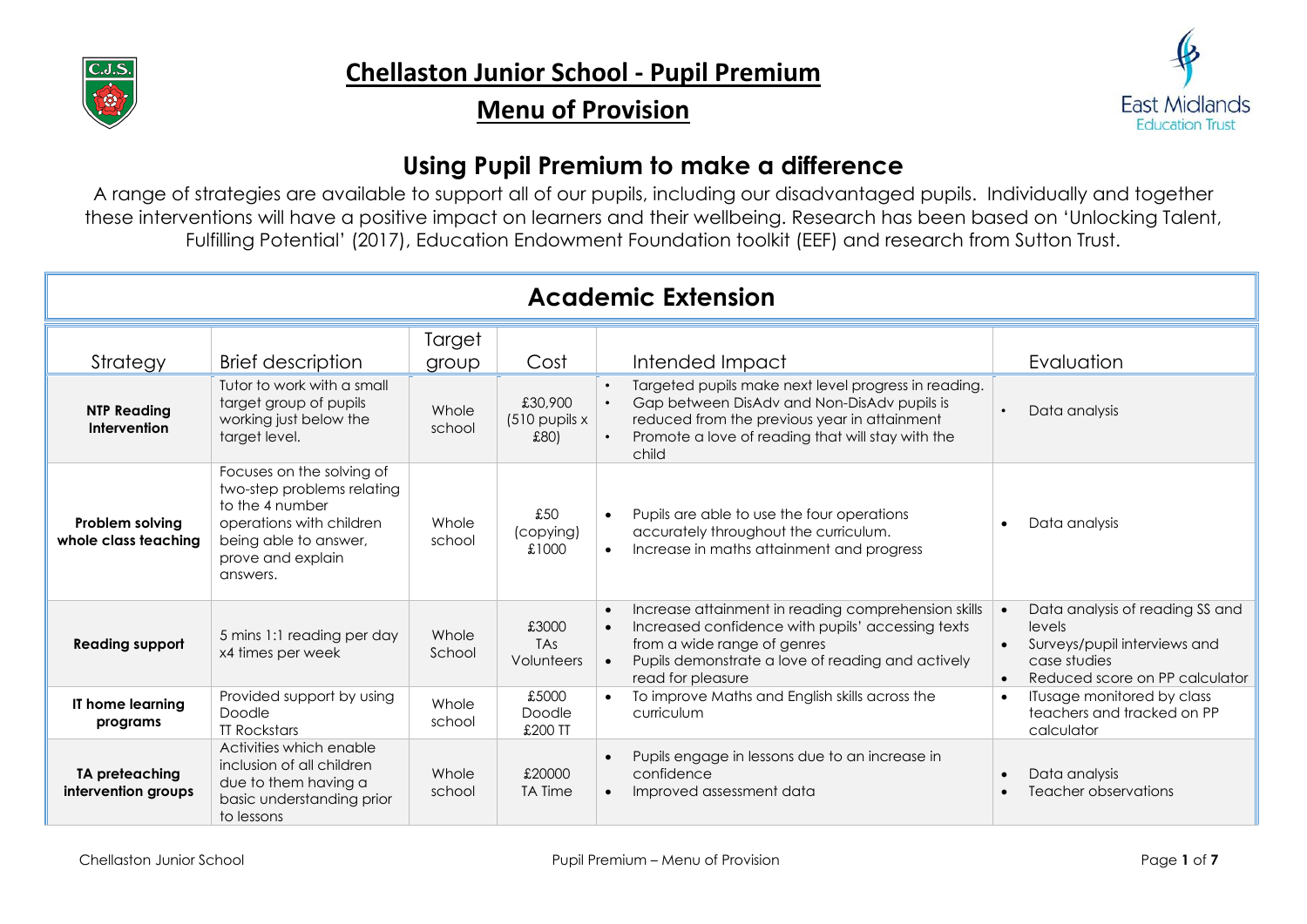

# **Chellaston Junior School - Pupil Premium**

## **Menu of Provision**



|                                                                             |                                                                                                                      | Target                                  |                                                 |                                                                                                                                                                                                                                                                                                                                                                                                   |
|-----------------------------------------------------------------------------|----------------------------------------------------------------------------------------------------------------------|-----------------------------------------|-------------------------------------------------|---------------------------------------------------------------------------------------------------------------------------------------------------------------------------------------------------------------------------------------------------------------------------------------------------------------------------------------------------------------------------------------------------|
| Strategy                                                                    | <b>Brief description</b>                                                                                             | group                                   | Cost                                            | Intended Impact<br>Evaluation                                                                                                                                                                                                                                                                                                                                                                     |
| Year 6 booster<br>sessions prior to SATs                                    | Focus on maths, reading<br>and writing                                                                               | Year 6                                  | £7000<br>Resources<br>Teacher<br>time           | Borderline pupils achieving targeted next level<br>NTS Data analysis<br>$\bullet$                                                                                                                                                                                                                                                                                                                 |
| <b>Times Tables</b><br>intervention                                         | Small group intervention<br>to fill the gaps for children<br>struggling with times tables<br>$20$ mins – $3x$ a week | Year 3/4/5                              | £50<br>Copying<br>Teacher<br>time<br>£1000      | Pupils regularly engage in times tables IT programs<br>NTS Data analysis<br>Increased confidence in Maths lessons and<br>Strawberry jam analysis<br>Year 4 National times tables test<br>strawberry jam sessions<br>Baseline – end results of times<br>Improved Maths progress<br>$\bullet$<br>tables completed                                                                                   |
| Speech and<br>Language (SALT)<br>programme                                  | <b>Individualised SALT</b><br>programmes for pupils<br>who have identified<br>speech and language<br>difficulties    | Children<br>with<br>identified<br>needs | £1000                                           | Programmes bespoke for individual Pupils therefore<br>SENCO analysis of progress data<br>outcomes will be linked to specific targets and SALT<br>and intervention records<br>programmes.                                                                                                                                                                                                          |
| <b>Fluent in Five</b><br>Arithmetic                                         | Revision of 4 number rules                                                                                           | Whole<br>school                         | £390<br><b>Third Space</b>                      | Improvement in mental recall skills<br>Data analysis<br>Increase in maths attainment and progress                                                                                                                                                                                                                                                                                                 |
| <b>Response to marking</b>                                                  | Pupils work 1:1 or small<br>groups to respond to<br>marking and improve<br>understanding                             | Whole<br>school                         | £0                                              | Pupils are able to review and edit their writing using<br>$\bullet$<br>the skills with greater independence<br>Data analysis<br>Pupils show a greater understanding of maths<br>$\bullet$<br>Marking and feedback<br>concepts and can apply this knowledge<br>Work scrutiny by English/Maths<br>independently<br>Lead<br>Pupils learn strategies for answering reading<br>comprehension questions |
| <b>Writing Intervention</b><br>for pupils targeted to<br>achieve EXS and GD | Identify gaps and teach<br>writing objectives from<br>next year group                                                | Year $3/4$                              | £13000<br><b>TA</b><br>£1000<br>Teacher<br>time | Pupils achieve Expected/Greater Depth in writing<br>NTS Data analysis<br>Gaps in understanding are filled                                                                                                                                                                                                                                                                                         |
| Lexia                                                                       | 1:1 work on Lexia IT<br>program - children<br>progress through Lexia<br>stages                                       | Whole<br>School                         | £4410                                           | Data analysis by SENDCO<br>Improve phonic and reading skills across the school                                                                                                                                                                                                                                                                                                                    |
| <b>EWO mtgs</b>                                                             | Termly meetings to identify<br>low attendance                                                                        | Whole<br>school                         | £614.35                                         | Whole school attendance<br>improved<br>Improved attendance<br>PP attendance improved<br>Reduced attendance score on<br>PP calculator                                                                                                                                                                                                                                                              |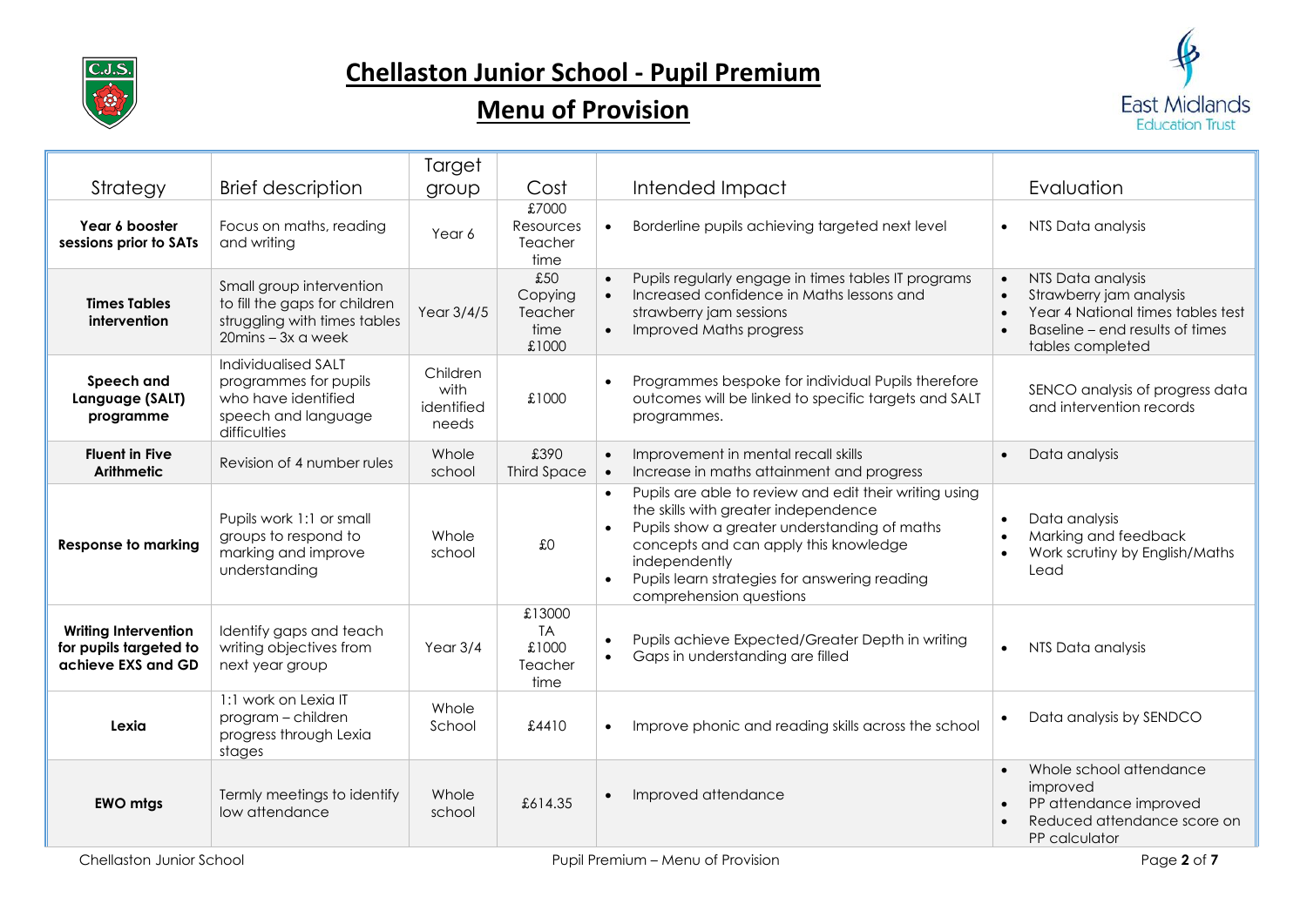

# **Chellaston Junior School - Pupil Premium**

## **Menu of Provision**



| Strategy                                                     | <b>Brief description</b>                                                                                          | Target<br>group         | Cost                                               | Evaluation<br>Intended Impact                                                                                                                                                                                                                                                                                                                                                                             |
|--------------------------------------------------------------|-------------------------------------------------------------------------------------------------------------------|-------------------------|----------------------------------------------------|-----------------------------------------------------------------------------------------------------------------------------------------------------------------------------------------------------------------------------------------------------------------------------------------------------------------------------------------------------------------------------------------------------------|
| Nurture/Self<br>esteem/Behaviour<br>group                    | Group work focusing on<br>sharing, listening and<br>developing strategies for<br>good behaviour                   | Year $3/4$              | £4000                                              | Improved concentration skills in lessons<br>Observations and improved<br>Improved behaviour - fewer children on report<br>behaviour data<br>Improved cooperation and social interaction                                                                                                                                                                                                                   |
| <b>Accelerated Reader</b>                                    | Whole school approach<br>to reading to motivate,<br>monitor and manage<br>pupils' independent<br>reading practice | Whole<br>school         | Licence<br>£2500<br>Books £6000                    | Reading comprehension data is improved from last<br>Data analysis<br>year<br><b>Teacher observations</b><br>Promote a love of reading that will stay with the<br>child                                                                                                                                                                                                                                    |
| <b>NTP Phonics</b><br>intervention                           | Small group intervention<br>which focuses on gaps in<br>phonic knowledge based<br>upon individual<br>assessments  | Year $3/4$              | £10,000                                            | Gaps in phonic knowledge and application are<br>Data analysis<br>reduced<br>Gaps in phonic knowledge<br>Pupils are independently recognising targeted<br>identified and reduced and<br>phonemes in their reading<br>progress is shown in reading and<br>Words containing identified spelling patterns are<br>$\bullet$<br>writing in the classroom<br>consistently spelt correctly in independent writing |
| <b>NTP Shine Maths</b><br>programme                          | Assessments in Maths<br>enabling gap analysis and<br>group analysis to lead to<br>targeted interventions          | Year $3/4/5$            | £2400<br>Rising stars<br>Tests<br>£212.50<br>Shine | Pupils achieve targeted next levels<br>Data Analysis<br>Improved confidence in maths in the classroom<br><b>Teacher observations</b><br>Intervention records                                                                                                                                                                                                                                              |
| Handwriting<br>intervention                                  | Modelling correct grip &<br>formation of letters. Pupils<br>practicing handwriting<br>2x a week                   | Year <sub>3</sub>       | £5000<br>TA time                                   | Intervention records and<br>Pupils can hold their pencil with correct grip<br>improved handwriting<br>All letters are formed correctly and writing shows<br>Increased number of children<br>consistent sizing with finger spaces<br>reaching 3 stages of<br>handwriting                                                                                                                                   |
| <b>Administer NTS Year 2</b><br>Summer tests in<br>September | Assessment process to<br>enable gap analysis for<br>new Y3 pupils                                                 | Year <sub>3</sub>       | £400                                               | Identify gaps which can inform Year 3 planning<br>$\bullet$<br>NTS data analysis<br>Provide targeted support to fill the gaps                                                                                                                                                                                                                                                                             |
| <b>Reading/Writing/Mat</b><br>hs workshop for PP<br>parents  | Parental Workshop to<br>promote our<br>reading/maths IT<br>programs                                               | PP<br>parents<br>$Y3-6$ | £400                                               | NTS analysis<br>Parental engagement with school is increased<br>Reduced score of parental<br>Children participate in IT programs on a regular<br>engagement & children<br>basis<br>accessing IT homework<br>SS scores in reading/maths is improved<br>activities on PP calculator                                                                                                                         |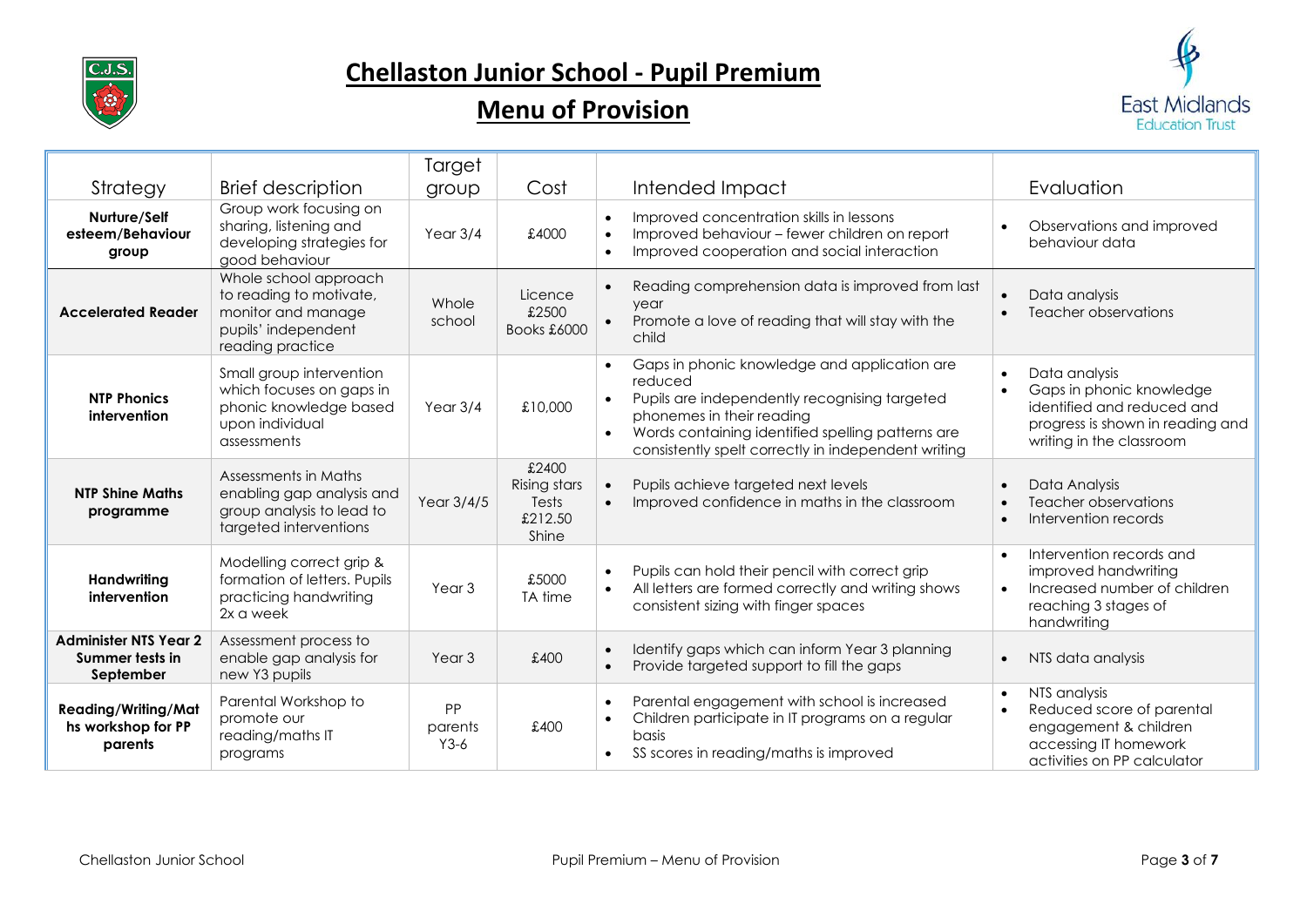

# **Chellaston Junior School - Pupil Premium**

# **Menu of Provision**



| Strategy            | <b>Brief description</b>                                         | Target<br>group | Cost                                                   | Intended Impact                                                                    | Evaluation                                                             |
|---------------------|------------------------------------------------------------------|-----------------|--------------------------------------------------------|------------------------------------------------------------------------------------|------------------------------------------------------------------------|
| Extra Y2 transition | Further transition<br>opportunities for children<br>with anxiety | Year $2 - 3$    | £600<br>Staff cover<br>£1000<br><b>Teacher</b><br>time | Highlighted pupils (and parents) will feel less anxious<br>about their move to CJS | All pupils in Year 3 will settle well<br>and show a readiness to learn |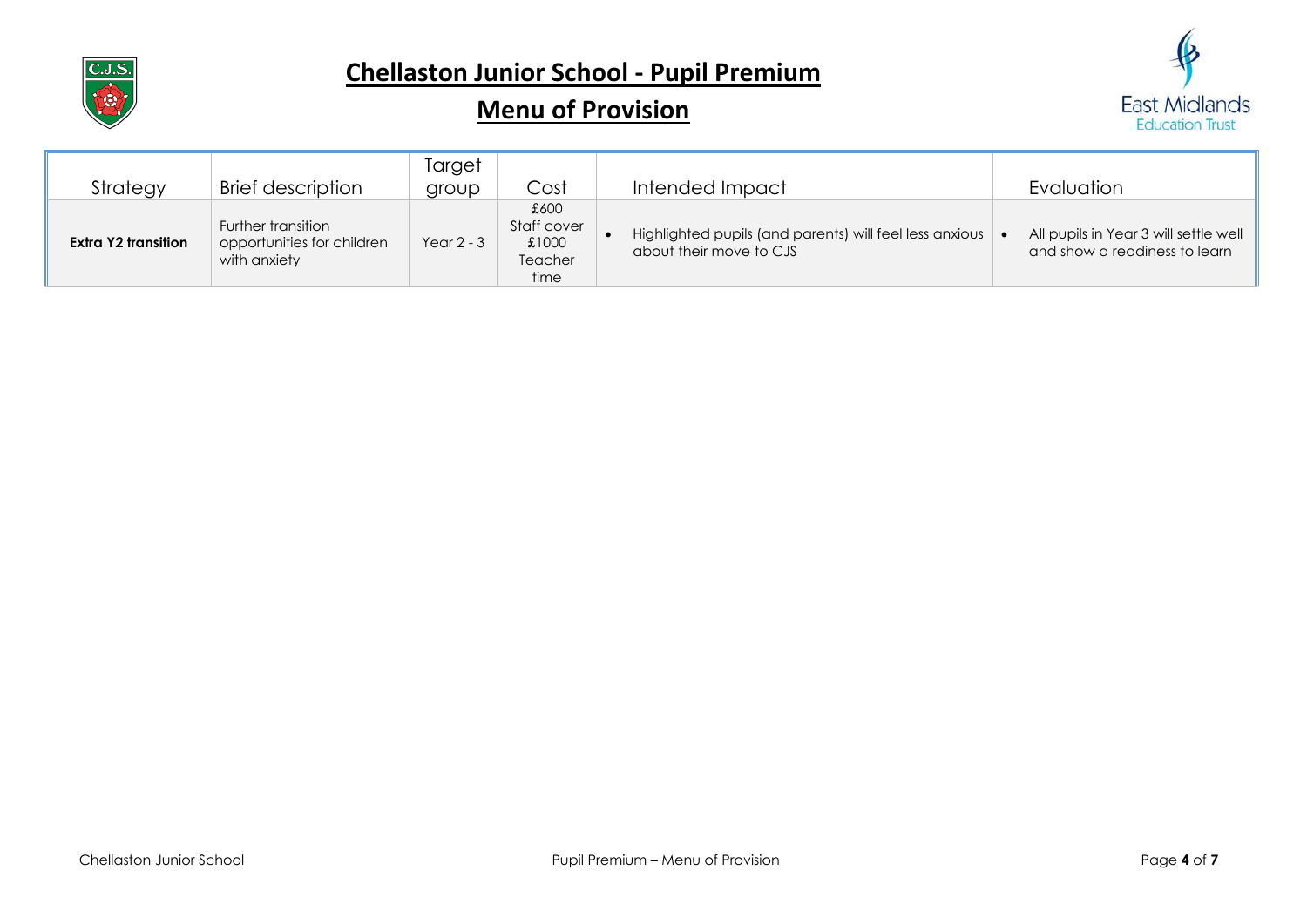



### **Personal Development**

|                                                            |                                                                                                                                  | Target                                       |                                                     |                                                                                                                                                                                        |                                                                                                                                                               |
|------------------------------------------------------------|----------------------------------------------------------------------------------------------------------------------------------|----------------------------------------------|-----------------------------------------------------|----------------------------------------------------------------------------------------------------------------------------------------------------------------------------------------|---------------------------------------------------------------------------------------------------------------------------------------------------------------|
| Strategy                                                   | <b>Brief description</b>                                                                                                         | group                                        | Cost                                                | Intended Impact                                                                                                                                                                        | Evaluation                                                                                                                                                    |
| <b>Outdoor Learning</b><br>sessions                        | Half class - to promote team<br>building, love of outdoors<br>and social interaction                                             | Year <sub>3</sub>                            | £500                                                | Pupils demonstrate greater confidence<br>$\bullet$<br>and are able to show higher levels of<br>cooperation and social interaction                                                      | Observation by BU and Year 3<br>$\bullet$<br>teachers                                                                                                         |
| <b>Sensory Provision</b>                                   | Individual time in the<br>Sensory room to promote<br>calm and coping startegies                                                  | Children with<br>behaviour/anxi<br>ety needs | £650                                                | Improvement in concentration,<br>attendance and behaviour for learning                                                                                                                 | Learning Mentor observations<br>$\bullet$<br>Parental feedback<br>$\bullet$<br>Improved class participation<br>$\bullet$                                      |
| Peer mediators                                             | Encouraging cooperating,<br>negotiation and<br>communication skills for<br>pupils who are finding social<br>situations difficult | Whole school                                 | £400<br>PSHE time                                   | Pupils have friends and are able to<br>$\bullet$<br>socialise with their peers during<br>playtimes, unsupported.                                                                       | Observations during playtimes<br>$\bullet$<br>Pupil survey from Wellbeing<br>Coordinator                                                                      |
| <b>Buddies</b>                                             | Younger children have a<br>mentor to help with all<br>aspects of school life                                                     | Whole school                                 | £400<br><b>PSHE</b> time                            | Pupils have a greater understanding<br>$\bullet$<br>towards one another<br>Older pupils have the opportunity to<br>show responsibility<br>Younger pupils have role models<br>$\bullet$ | Children are happier, show more<br>$\bullet$<br>resilience, independence and<br>responsibility around school                                                  |
| <b>ELSA</b>                                                | Provide support for children<br>with emotional anxieties                                                                         | Whole school                                 | £12000<br>TA time<br>£800<br>Training               | Pupils understand their emotions and are<br>$\bullet$<br>able to manage their emotions in times<br>of anxiety or pressure<br>Reduction in 'meltdown' responses<br>$\bullet$            | ELSA monitoring<br>$\bullet$                                                                                                                                  |
| <b>Family Support</b><br>(Learning Mentor &<br>Counseller) | Providing support for<br>children with needs<br>involving emotions, anxiety,<br>bereavement, friendships,<br>family issues       | Whole School                                 | £30724<br>L Mentor<br>£2000<br>School<br>Counsellor | Pupils feel supported<br>$\bullet$<br>Self esteem and wellbeing status is<br>improved<br>Pupils are able to manage situations<br>using learnt strategies                               | Learning Mentor monitors provision<br>$\bullet$<br>Feedback from pupils and parents<br>$\bullet$<br>Feedback and observations by school<br>$\bullet$<br>staff |
| <b>Play Therapy</b>                                        | Small group work to<br>develop children's social<br>skills and confidence                                                        | Pupils who lack<br>confidence                | £2600<br>LL.<br>£2600<br>Other TA                   | Improved emotional wellbeing and<br>$\bullet$<br>confidence which leads to improved<br>learning                                                                                        | Analysis of intervention records<br>$\bullet$                                                                                                                 |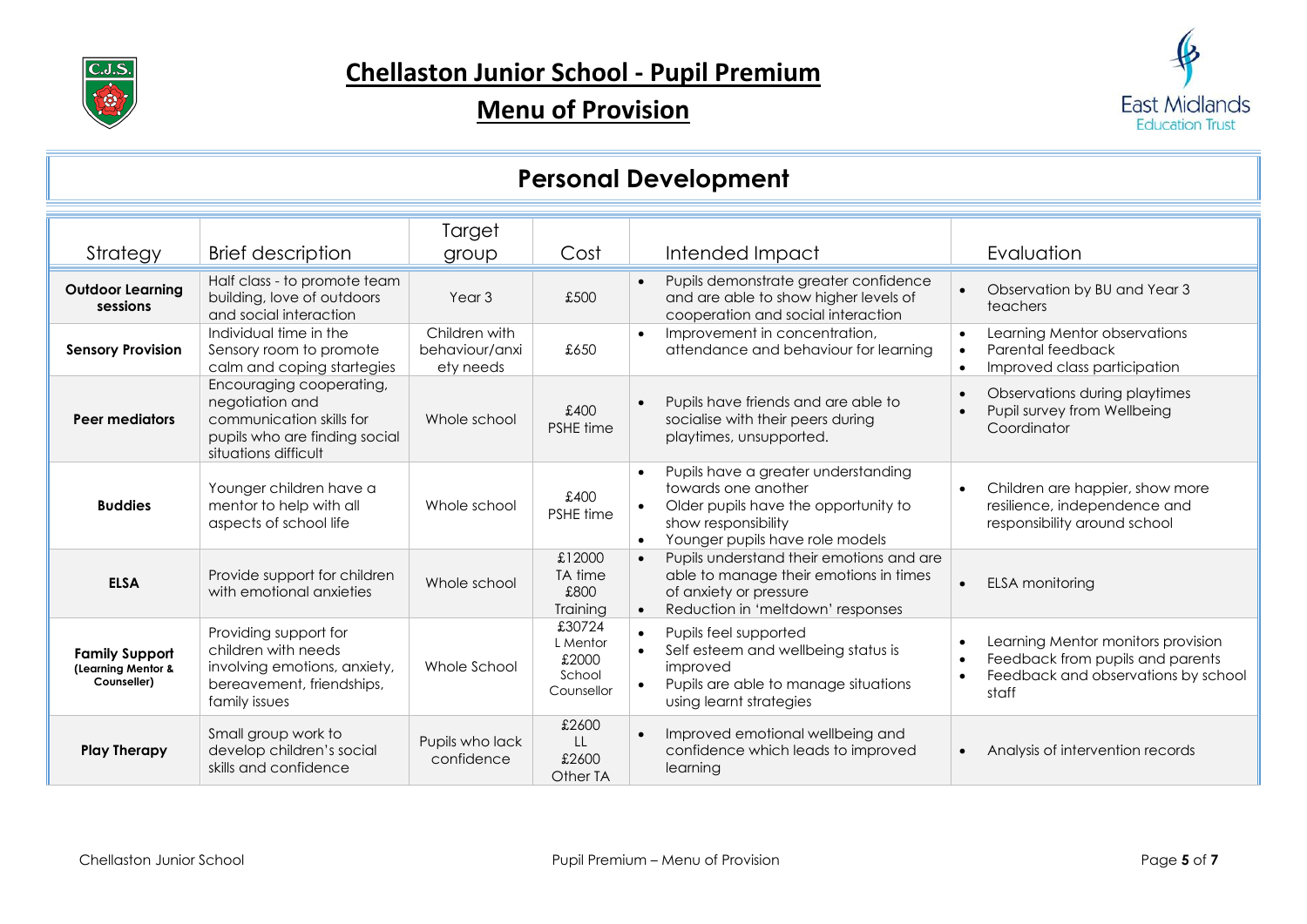



#### **Financial Barriers**

| Strategy                                | <b>Brief description</b>                                                   | Target<br>group                                             | Cost                                                                              | Intended Impact<br>Evaluation                                                                                                                                                                                                                                                                                                     |
|-----------------------------------------|----------------------------------------------------------------------------|-------------------------------------------------------------|-----------------------------------------------------------------------------------|-----------------------------------------------------------------------------------------------------------------------------------------------------------------------------------------------------------------------------------------------------------------------------------------------------------------------------------|
| <b>Clubs</b>                            | Pupils have access to a<br>wide range of additional<br>activities          | Whole School                                                | £5985<br>$21$ clubs 5<br>chn PP chn<br>each club<br>places per<br>week x<br>£1.50 | Life experiences are widened<br>Identification from PP calculator -<br>Active lifestyles are promoted<br>each PP child to attend at least 1 club<br>Understanding of being healthy<br>throughout the year<br>Development of active lives                                                                                          |
| <b>Trips and</b><br><b>Residentials</b> | All children have to<br>opportunity to attend<br>residential activities    | Year 4<br>Year 6                                            | £3900<br>$£65$ per<br>pupil x 60<br>pupils                                        | Promotion of independence and self care<br>Feedback from pupils and parents<br>$\bullet$<br>Pupils are proud of achievements<br>Observations from teachers/support<br>$\bullet$<br>Pupils are confident to challenge<br>staff<br>themselves<br>Development of positive social skills                                              |
| <b>Breakfast/Afters</b><br>chool Club   | Access to wrap around<br>care to support health<br>and wellbeing of pupils | Whole School                                                | £1000                                                                             | <b>Healthy living</b><br>$\bullet$<br>Welfare Assistant to monitor<br>Good social development<br>Promotion of social skills through play                                                                                                                                                                                          |
| <b>Music Tuition</b>                    | All pupils have the<br>opportunity to access<br>music tuition              | Year 4 and<br>whole school for<br>individualised<br>lessons | £2000                                                                             | Pupils enjoy learning new skills<br>Raised self esteem<br>Hot House records<br>$\bullet$<br>Love of music is promoted                                                                                                                                                                                                             |
| Uniform                                 | Uniform/Kit available for all<br>families                                  | Whole School                                                | £3000                                                                             | Pupils are smart<br>$\bullet$<br>Office staff to liaise with parents<br>$\bullet$<br>No difference is observed between pupils<br>Teachers to signpost when needed<br>$\bullet$<br>Pupils are proud of their uniforms                                                                                                              |
| Technology                              | Laptops, ipad, computers                                                   | Whole School                                                | £20,000                                                                           | Technology is used to support learning and<br>IT co-ordinator to make sure that IT<br>$\bullet$<br>$\bullet$<br>development effectively<br>equipment is up to date<br>IT co-ordinator to ensure that<br>All pupils have access to appropriate<br>$\bullet$<br>technology to support their learning<br>programmes support learning |